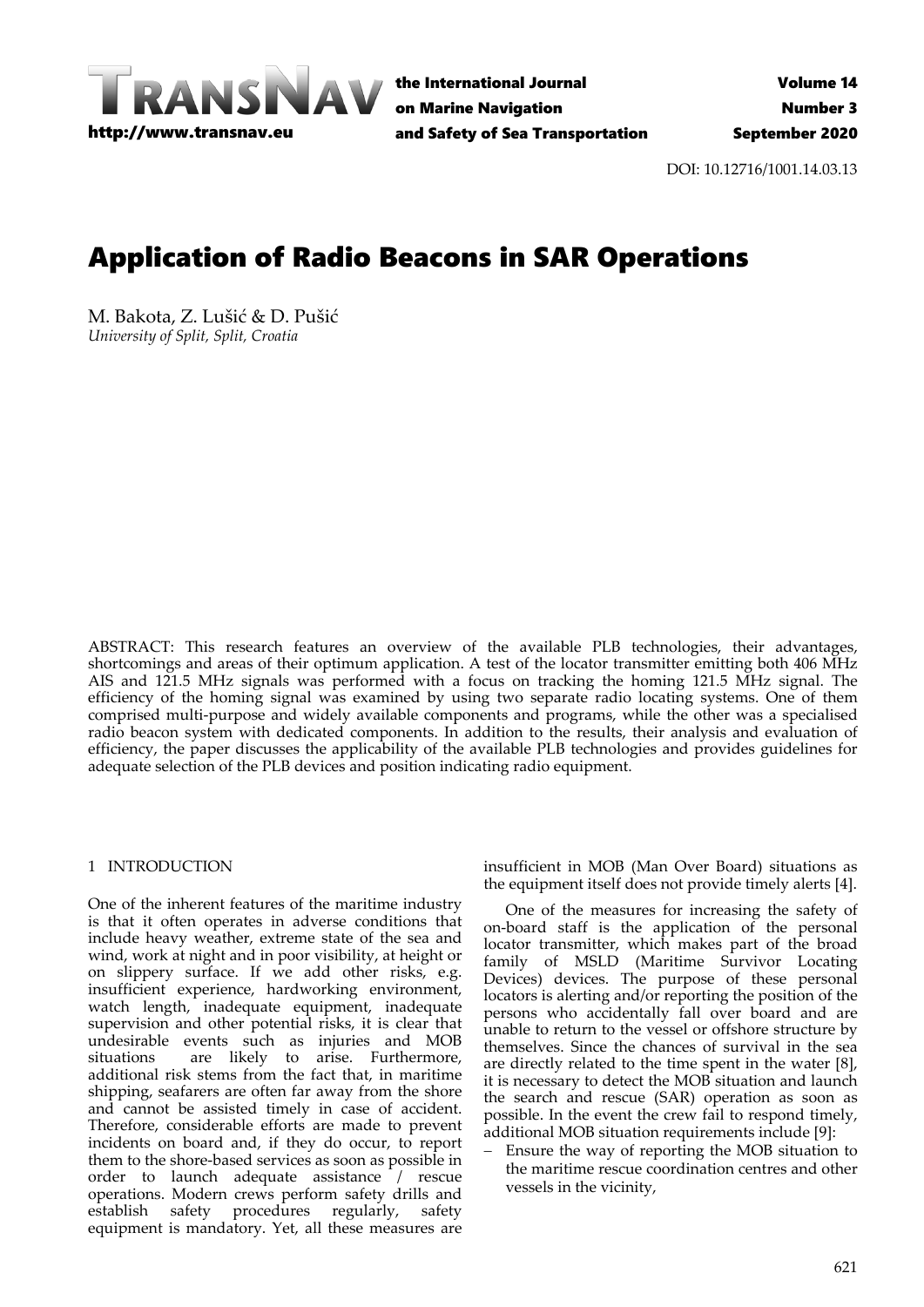- − Ensure the means of defining the MOB position without compromising the GMDSS (Global Maritime Distress and Safety System),
- − Ensure the way of updating the MOB position without compromising the GMDSS.

While the use of PLBs (Personal Locator Beacon) is mandatory in all offshore helicopter transport operations in most European countries [15], their use on offshore structures and vessels under way remains optional.

PLB devices apply a number of technologies since these devices are not used just in maritime industry. The use of PLBs is mandatory in air transport (ELT (Emergency Locator Transmitter) is a basic locating beacon designed specifically for use on general aviation aircraft; in certain situations, PLB and EPIRB devices may be installed as well) and their use is encouraged in a range of activities on land, e.g. mountaineering, expeditions, and the like. Today, PLB devices are widely available and they greatly vary in price and terms of service (subscription, prepayment), and in cost of activating the search/rescue service (free or not). Moreover, there are variations in consequences in case of false alarms (potentially sparing the beacon's owner from significant false alert fines). Finally, there are various degrees of individualisation, i.e. the beacon may or may not be registered to a specific person, and the very devices are quite different regarding the search precision, response time, range, reliability, etc.

The purpose of this research was to establish the efficiency of tracking the locator's homing signal transmitted on 121.5 MHz. The procedure included two separate antenna systems featuring adequate receivers and programs for processing the 121.5 MHz signal. The distance from the PLB was measured to establish the reception range and the quality of the signal that allowed to pinpoint the beacon's location.

#### 2 TYPES OF TECHNOLOGIES APPLIED IN PERSONAL LOCATOR BEACONS

The requirements of PLB devices in the modern maritime industry are primarily based on the requirements of the offshore industries that regulate the PLBs in transfers from ship to ship and from helicopter/vessel to offshore structure, depending on the conditions and risks involved in these operations. For instance, the PLB must be attachable to the lifejacket, must be serviced once a year [8], activation should be automatic and the beacons should be visible on AIS receivers. Besides the signal reception by the AIS, and ability to operate in 121.5 MHz, there are a number of technologies designed to receive and forward the PLB signal.

It is important to underline that this research deals with the available technologies in maritime environment, with no reference to their performance on land or in air transport. Most of the available PLB devices combine two or more technologies.

# 2.1 *Epirb*

An emergency position-indicating radio beacon (EPIRB) buoy is a mandatory part of the vessel's LSA (Life Saving Appliances) equipment, which is automatically activated in the event of maritime accidents and is used in emergencies to locate vessels in distress and in need of immediate SAR operation. The system emits the 406 – 406.1 MHz signal that is detected by satellites operated by COSPAS-SARSAT (Cosmicheskaya Systyema Poiska Avariynyich Sudov – Search And Rescue Satellite Aided Tracking.), rescue services [5]. The signal contains the distress code, owner's identification code, and location identification code for SAR assistance, based on the Doppler frequency shift or GNSS (Global Navigation Satellite System) coordinates, along with a low-power homing beacon that transmits on 121.5 MHz (Radio direction finding tone), allowing SAR forces to home in on the distress beacon once the 406 MHz satellite system has provided the necessary position information [10, 11, 20]. When one of the COSPAS-SARSAT satellites detects a beacon, the detection is passed to one of the program's earth Mission Control Centres (MCC), where the detected location and beacon details are used to determine which Rescue Coordination Centre (RCC) to pass the alert to. The RCC investigates the beacon alert (45–60 min on average) [21], and launches the SAR operation. The system has global coverage and the position accuracy varies from 2–5 km (without GNSS signal) to 100 m (with GNSS signal) [11]. The average price of these PLB devices is around 300 US dollars [14]. The device has to be registered [6]. Due to the obvious advantages of 406 MHz beacons and the significant disadvantages to the older 121.5 MHz beacons, the International COSPAS-SARSAT Program stopped monitoring of 121.5/243 MHz analogue signals  $\overline{11}$ , 7, 10, 16]. However, the 121.5 MHz signal is still used for close-in direction finding by SAR parties.

# 2.2 *VHF DSC (Digital Selective Calling)*

This system transmits alerts on VHF 70 Ch. Although the GNSS position is shown, the bearing and distance from the MOB/devices are not defined. This PLB transmits the distress signal ('Mayday') until it receives acknowledgment. The signal transmission can be performed in two ways: in a closed loop, where the PLB must contain the registered MMSI (Maritime Mobile Service Identity) number of the mother vessel (otherwise the vessels in the vicinity will not receive any signal) and in an open loop, where the signal is emitted to all vessels, without the need of programming the mother MMSI number [8]. The priority is given to the open loop transmitting as the system can be set to alert the mother ship only for the first 5-10 minutes and then to switch to open loop option, alerting all vessels or a group of vessels using the MMSI format [12]. As most of the received DCS messages are false distress signals and secondary maritime information, it is very likely that the PLB signal transmitted via VHF DSC will remain unnoticed. The signal range varies from 15 NM (other vessels) to 150 NM (air-borne search resources) [21]. However, the system enables the signal reception by the mother vessel and the vessels in the vicinity, thus allowing a timely response to the MOB situation.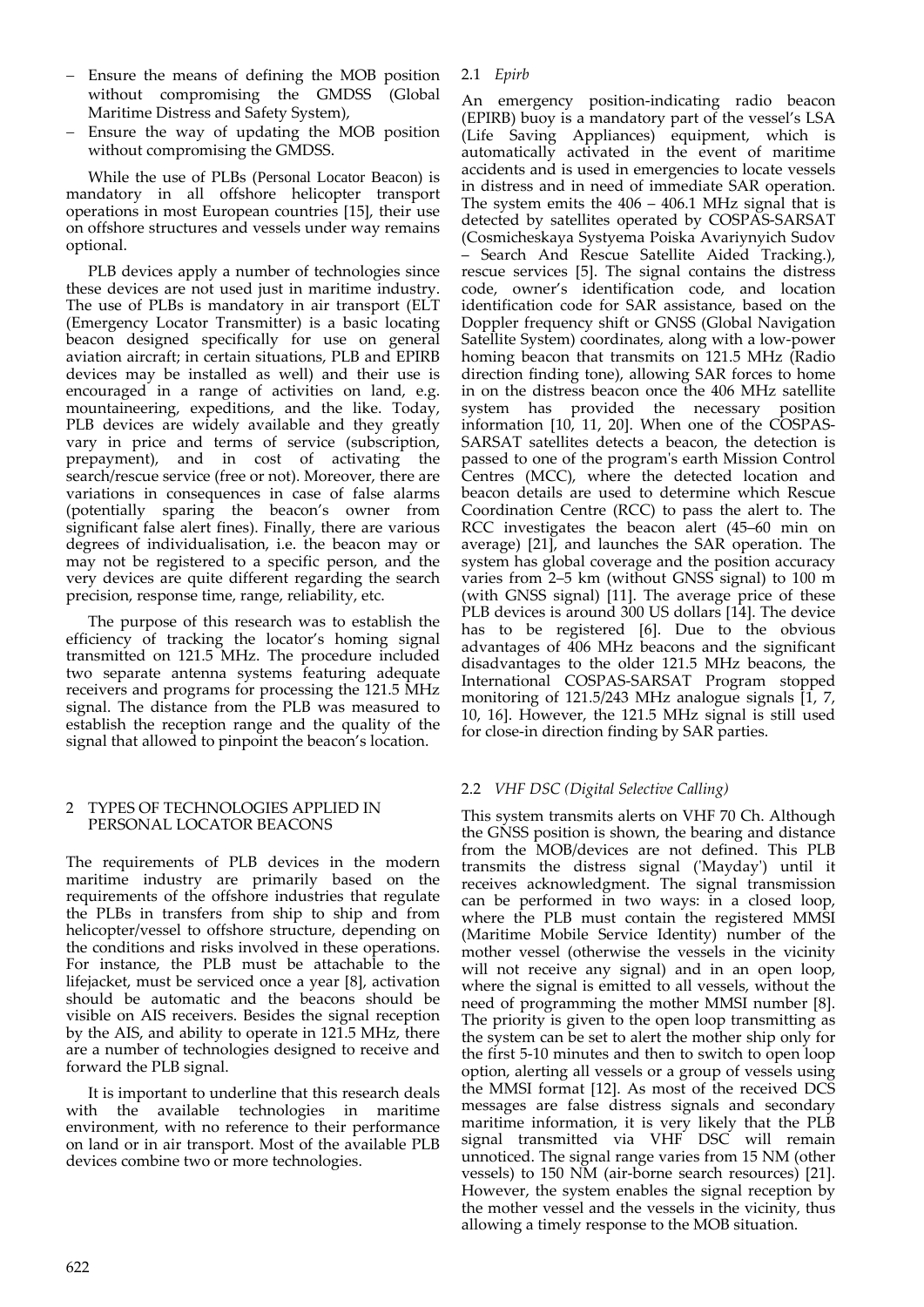#### 2.3 *SEND (Satellite Emergency Notification Device)*

Although originally designed for the use on land, this system can be used by maritime structures as well. The user part features personal transmitters assisting in locating a person via a satellite signal that is not part of the SARSAT system. Some designs of this device allow a two-channel radio-communication, message sending, navigation assistance, etc. The devices has to be registered, the service implies a monthly subscription or other ways of payment, as the system uses the satellites engaged in commercial systems, e.g. Globalstar or Iridium Satellite LCC [13].

#### 2.4 *AIS*

The mandatory AIS system may be used for receiving PLB signals within the reach of the VHF transmission. It is considered as best in MOB locating, provided that the AIS devices displays the MOB symbol accurately and triggers the MOB alarm, otherwise the PLB AIS signal may remain unnoticed. Depending on the very PLB device and the antenna direction, the range varies from 8 NM (AIS receivers on vessels) to 75 NM (AIS receivers on air-borne search resources) [8, 21]. The system is most efficient when a MOB situation is handled with the mother vessel, since the AIS receiver cannot re-transmit the MOB message [20].

#### 2.5 *121.5 MHz PLB. AIS.*

The 121.5 MHz is originally an analogue aviation band distress frequency that can be used by PLB devices independently or in combination with any of the above-described technologies. If used independently by PLB equipment, the signal can be received across 2/3 of the global surface [11]. The system does not indicate the GNSS position and the beacon position is determined by the signal's direction and intensity. The devices does not have to be registered and is used anonymously [2], which has resulted in a large number of false alarms and unnecessary SAR operations (around 2% of the received signals referred to real accidents) [11]. Moreover, a 121.5 MHz signal may be triggered by cash machines (ATM), video walls, large screens at playing fields and the like, and the interference from other electronic and electrical systems is common. The frequency is often routinely monitored by commercial aircraft, but has not been monitored routinely by seagoing vessels and the necessary response may fail. Another downside is that the devices are subject to national legislations and are not present worldwide. For instance, the use of PLBs transmitting only analogue signals in maritime environment is banned in Japan, Korea and Malta, and is limited in Spain, Poland, Australia, Canada, Germany, etc. [3, 19]. The results of previous testing of the range and efficiency of these devices are shown in Table 1.

#### 3 FINDINGS

In early November 2019, tests were carried out on the training-research vessel "Naše more" in Brački Kanal (Brač Channel between the Island of Brač and City of Split on the mainland). The weather conditions included the state of the sea 2–3, WSW wind 3m/s, waves 0.5–1.25 m. A PLB model M100 made by Ocean Signal company was used for testing. In addition to the analogue 121.5 MHz, the device transmits AIS signal as well. Table 2 presents technical specification of the PLB transmitter.

The testing was performed through simultaneous reception of signals by two separate systems. The first system included the antenna HYPER LOG 7060 and receiver SPECTRAN HF 6065, with their respective specifications in Tables 3 and 4. The signals were processed by a dedicated program MSC Realtime Spectrum Analyzer Software, designed by the same manufacturer.

Table 1. Average detection range of AIS and 121.5 MHz devices

| System frequency      | Typical surface detection range<br>by ship/(antenna height) | Typical detection range<br>by aircraft/(altitude) | Detectable by low earth<br>orbiting satellite |
|-----------------------|-------------------------------------------------------------|---------------------------------------------------|-----------------------------------------------|
| 156.525 MHz (Annex 2) | $1-5$ NM (2-9 km)/(10 m)                                    | 20-30 NM $(37-56 \text{ km})/(2,000 \text{ ft})$  | Nο                                            |
| 121.5 MHz (Annex 4)   | $8 \text{ NM}$ (14.8 km) /(2 m)                             | 40-70 NM/(30,000 ft)                              | No                                            |
| Source: [16]          |                                                             |                                                   |                                               |

Table 2. Specification of PLB M100 transmitter

| Homing Transmission   |                                                          |  |
|-----------------------|----------------------------------------------------------|--|
| <b>Transmit Power</b> | $50 \text{ mW}$                                          |  |
| Frequency             | 121.5 MHz                                                |  |
| Modulation            | AM, Sweep tone                                           |  |
| AIS transmission      |                                                          |  |
| Transmit Power (EIRP) | 1 Watt                                                   |  |
| Frequency             | 161.975 / 162.025 MHz +- 500 Hz                          |  |
| Baud rate             | 9600 baud                                                |  |
| Synchronisation       | UTC.                                                     |  |
| <b>Messages</b>       | Message 1 (Position), Message 14 (MOB status)            |  |
| Repetition interval   | 8 messages/minute; Message 14 sent twice every 4 minutes |  |
| Source: [17]          |                                                          |  |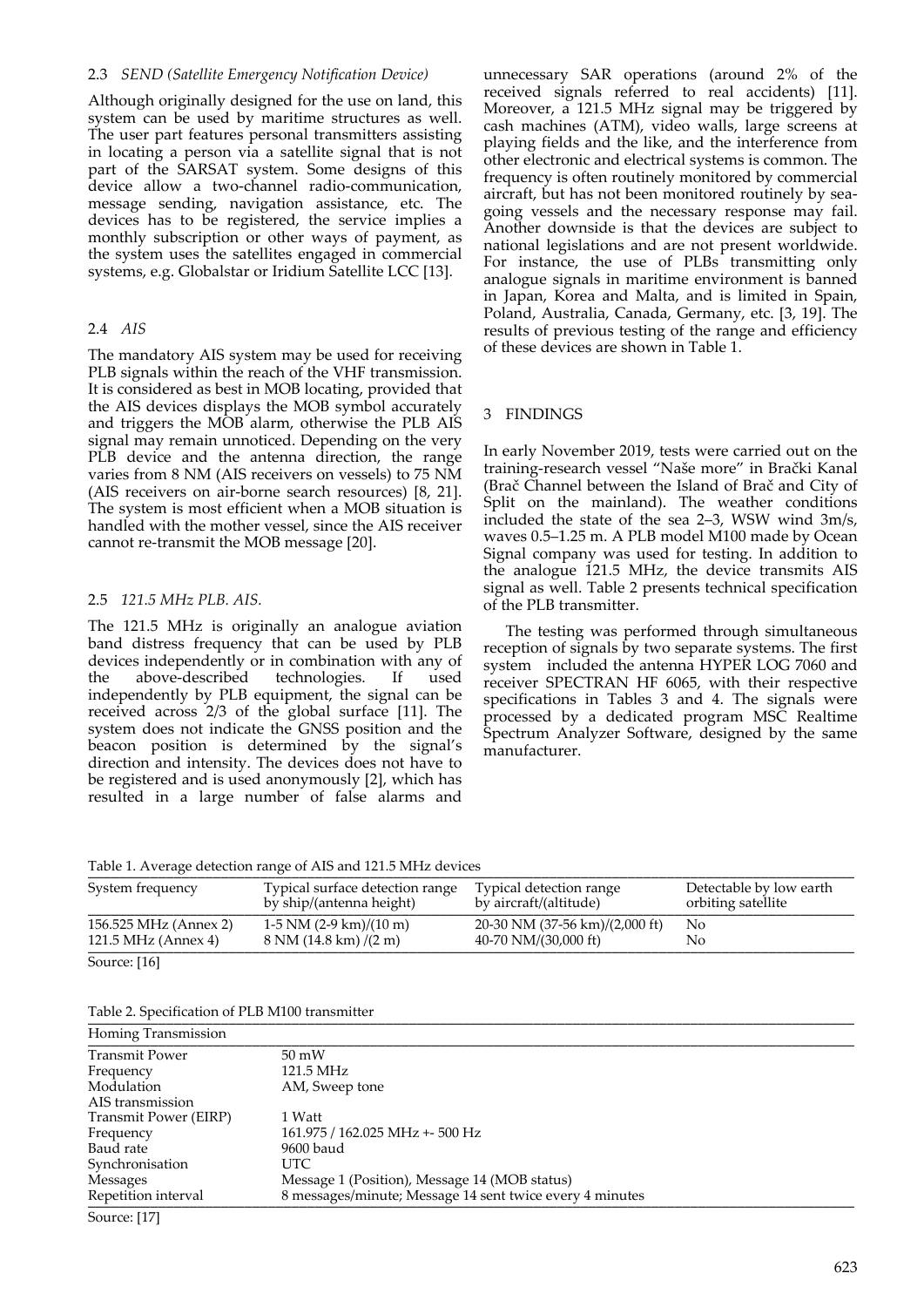# Table 3. Technical specification of the antenna Hyperlog 7060 \_\_\_\_\_\_\_\_\_\_\_\_\_\_\_\_\_\_\_\_\_\_\_\_\_\_\_\_\_\_\_\_\_\_\_\_\_\_\_\_\_\_\_\_\_\_\_\_\_\_\_\_\_\_\_\_\_\_\_\_\_\_\_\_\_\_\_\_\_\_\_\_\_\_\_\_\_\_\_\_\_\_\_\_\_\_\_\_\_\_\_\_\_\_\_\_\_\_

| Design                          | Active Logper                                                                                                       |
|---------------------------------|---------------------------------------------------------------------------------------------------------------------|
| Frequency range<br>Preamp Noise | 700MHz-6GHz (down to 120MHz with limited directivity)<br>"linear" increasing, 100MHz: 3,5dB, 3GHz: 4dB, 6GHz: 4,5dB |
| Preamp Gain (Typ.)              | "linear" falloff, 1MHz: 40dB; 3GHz: 37,5dB; 6GHz: 35dB                                                              |
| Nominal Impedance               | 50 Ohm                                                                                                              |
| WSVR (typ.)                     | <1:2                                                                                                                |
| Gain (typ.)                     | 45 dBi                                                                                                              |
| Calibration points              | 533 (10 MHz steps)                                                                                                  |
| RF-connection                   | SMA (f) or $N$ (see optional adapter)                                                                               |
|                                 |                                                                                                                     |

Source: [18]

Table 4. Technical specification of the receiver Spectran HF 6065

| Rf frequency range:                | 10Mhz to 6Ghz                                                                                      |
|------------------------------------|----------------------------------------------------------------------------------------------------|
| Danl displayed average noise level | $-135dBm(1Hz)$                                                                                     |
| Max. Power at Rf input:            | $+10dBm$                                                                                           |
| Lowest sample time:                | 10mS                                                                                               |
| Resolution (rbw):                  | 3kHz to 50MHz                                                                                      |
| Units:                             | dBm, dB $\mu$ V, V/m, A/m, W/m <sup>2</sup> (dB $\mu$ V/m, W/cm <sup>2</sup> etc. via PC software) |
| Detectors:                         | RMS, Min/Max                                                                                       |
| Demodulator:                       | AM. FM                                                                                             |
| Input:                             | 50 Ohm SMA RF-input (f)                                                                            |
| Accuracy:                          | $+/- 2dB$ (typ.)                                                                                   |
| Interface:                         | USB 2.0/1.1                                                                                        |

Source: [18]

The other system included the antenna (Table 5), USB DVB-T+FM+DAB 820T2 receiver and SDR program. The antennas of both systems were placed at the height of 4.6 m. The antenna polarisation was not altered during the test. The antennas used in both systems are yagi directional antennas.

Table 5. Technical specification of the antenna (system B)

| Indoor TV antenna  |                                 |
|--------------------|---------------------------------|
| Frequency range    | vhf:87.5-230mhz uhf: 470-862mhz |
| Preamp noise       | 5db                             |
| Preamp gain (typ.) | vhf30db/uhf36db                 |
| Nominal impedance  | 75 ohm                          |

Minimum requirements for the 121.5 MHz maritime radio beacon system are shown in Table 6.

Table 6. Basic features of the maritime 121.5 MHz radio beacon systems \_\_\_\_\_\_\_\_\_\_\_\_\_\_\_\_\_\_\_\_\_\_\_\_\_\_\_\_\_\_\_\_\_\_\_\_\_\_\_\_\_\_\_\_\_\_\_

| Sensitivity (i.e. correct operation at minimum wanted<br>signal)            |  |
|-----------------------------------------------------------------------------|--|
| Minimum wanted signal = $10$ DBMV/M                                         |  |
| Directivity (minimum resolution and accuracy)<br>compass safe distance test |  |
| $±5$ DEGREES<br>IEC 60945                                                   |  |
| Source: [9]                                                                 |  |

The device was attached to the life jacket, activated manually and moved away from the vessel, measuring its distance in a controlled way (Figure 1).



Figure 1. PLB M100 transmitter attached to the life jacket

The results of the signal reception are presented in Figures 2 to 13. Each figure shows the simultaneous reception of the signals by systems A and B at the same distance from the transmitter. As the 121.5 MHz signal is also a homing signal, the reception of the signal was tested by the antennas directly focusing to the transmitter (Figure a) and at the antenna deviation of 45o from the source of the signal (Figure b).





Figure 2. Reception of the systems A and B at 55 m distance.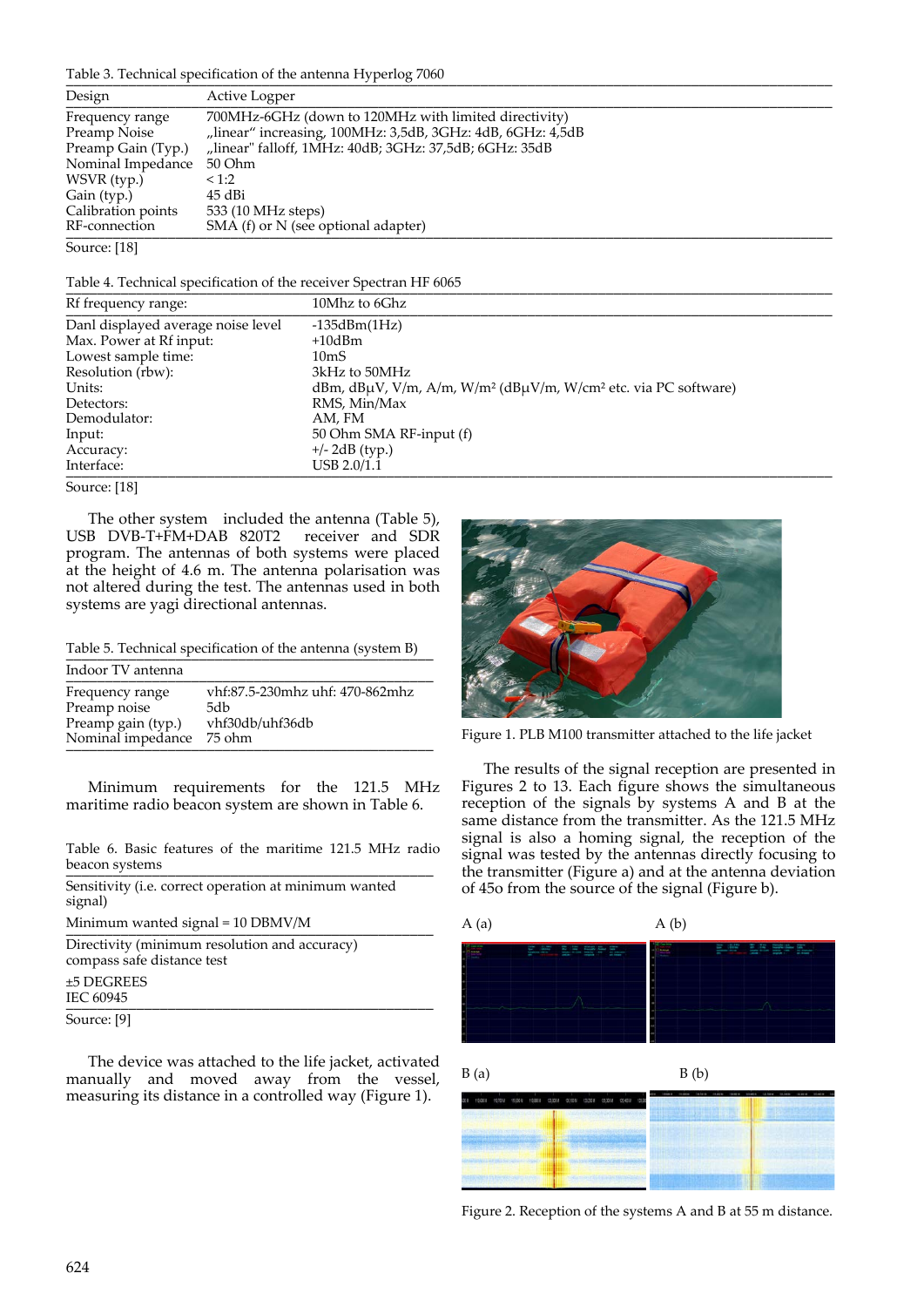

Figure 3. Reception of the systems A and B at 105 m distance





Figure 4. Reception of the systems A and B at 155 m distance.

Figures  $2 - 4$  show the reception of the signal at distances up to 155 m. Figures 2 and 3 show a clear and well isolated signals in both systems, while reception interference starts to appear in both systems at distances above 155 m (Figure 4).

![](_page_4_Figure_6.jpeg)

Figure 5. Reception of the systems A and B at 205 m distance

![](_page_4_Figure_8.jpeg)

![](_page_4_Figure_9.jpeg)

Figure 6. Reception of the systems A and B at 250 m distance

![](_page_4_Figure_11.jpeg)

![](_page_4_Figure_12.jpeg)

Figure 7. Reception of the systems A and B at 310 m distance

Figures 5 – 7 show the signal reception at distances from 155 to 310 meters. At 205 m, the signal is still clearly visible in both systems without any need of additional receiver adjustment. Because the signal reception gets remarkably weaker as the distance increases, the signal becomes successfully isolated and visible through adequate adjustment of the span function in system A (Figures  $6$  A(a) and  $6$  A(b)). The system B's reception is remarkably weaker (Figure 6  $B(a)$ , especially with the antenna deviated by  $450$ (Figure  $6$  B(b)). The distance of 310 meters represents the maximum range at which system B recognises the signal but the reception quality is the same at both antenna positions, and the signal's display and quality have no practical radio locating value any more (Figures  $7 B(a)$  and  $7 B(b)$ ). In system A, a higher level of interference is obvious, but the signal is clearly isolated (Figures 7 A(a) and 7 A(b)).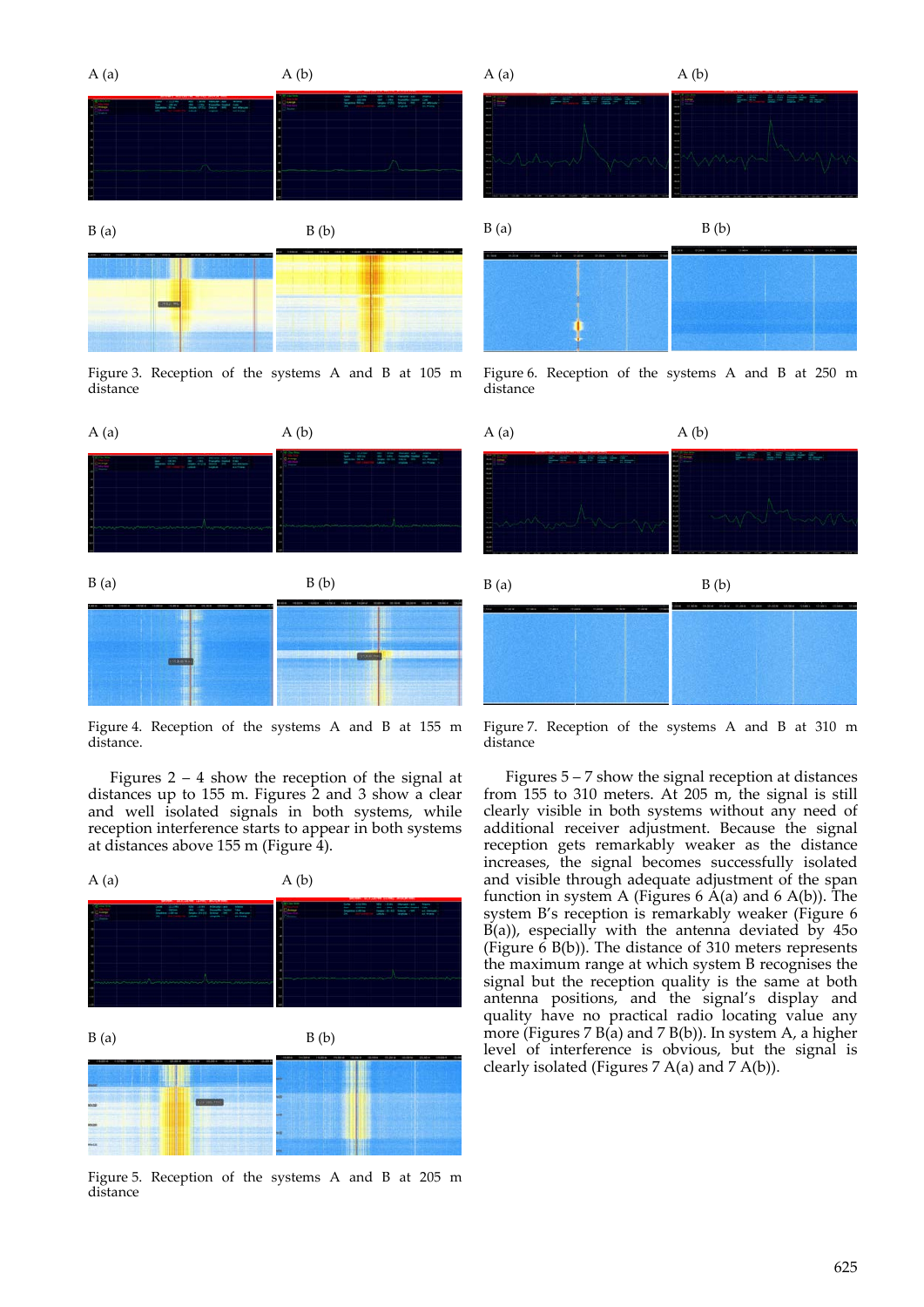![](_page_5_Figure_0.jpeg)

Figure 8. Reception of the system A at 400 m distance.

![](_page_5_Figure_2.jpeg)

Figure 9. Reception of the system A at 510 m distance.

![](_page_5_Figure_4.jpeg)

Figure 10. Reception of the system A at 650 m distance

Figures 8 – 10 show the signal reception at distances from 310 to 650 meters. The signal was received only by system A. Higher levels of interference and oscillations in signal consistency can be noticed. Furthermore, there was a temporary signal loss at 510 m and at the antenna deviation of 45o (Figure 9 A(b)). Upon adjusting the receiver and increasing its sensitivity, the signal was successfully recovered and isolated at 650 m distance, in both antenna positions (Figure 10).

![](_page_5_Figure_7.jpeg)

![](_page_5_Picture_8.jpeg)

Figure 11. Reception of the system A at 760 m distance

![](_page_5_Figure_10.jpeg)

Figure 12. Reception of the system A at 870 m distance

![](_page_5_Figure_12.jpeg)

Figure 13. Reception of the system A at 960 m distance

Figures 11 – 13 show the reception of the system at distances over 650 m. At the distance of 760 m, a further reduction in signal/interference ratio can be noticed; this is particularly obvious at 870 m, when receiving the signal by the antenna deviated by 45° from the source (Figure 12 A(b)). Upon further bandwidth reduction of frequency range to 200 kHz from the central frequency, the signal was detected at the distance of 960 m, at both antenna directions, and was good enough to be useful (Figure 13).

At initial distance points, the signals were clearly isolated and could be used to home in on the source of transmission. There is no observable difference, in any of the two systems, in the signal reception between the antenna directly focused and the antenna deviated by 45°. As the distance becomes larger, the received signal becomes weaker, and the band width of the observed frequency is changed by altering the span value. As the targeted frequency is known, the span of system A is set within 1 MHz and less as the transmitter moves away and increases the distance. System B continues to operate within the initial parameters. The difference in reception between systems A and B becomes significant, as shown in Figures 6 and 7. System A clearly isolates the signal intensity in the range of –88.8 to –91.2 dBm, whether the antenna is directly focused or deviated. At the same time, system B with a directly focused antenna manages to detect the signal up to 250 m distance, whereas the signal received by a deviated antenna becomes remarkably weak. The greatest distance at which system B was able to detect the signal was 310 metres.

As the transmitter moves away, system A requires the adjustment of sweeptime period to increase the time, i.e. resolution and accuracy of scanning the selected frequency bandwidth, because an excessive scanning interval may result in poorer signal detection, given the position and movement of the transmitter at sea. Parameter VBW (Video band Width) is used to reduce the present clutter, but it must be taken into consideration that an excessive reduction of the VBW parameter reduces the targeted signal as well. Therefore, as the transmitter drifts away, the smallest usable value is set. Moreover, it is desirable to activate the preamp function in the menu "internal attenuator", thus increasing the receiver sensitivity by 15 dbi. This procedure was also applied while testing at greater distances. The alteration and combined adjustment of the above parameters were aimed at isolating the signal. The results are presented in Figures  $10 - 12$ . It can be noted that the signal is clearly isolated in both antenna positions, its minimum value amounting to over – 58.4 dBm. The greatest effective distance of the signal reception was about 960 metres; the quality of the detected signal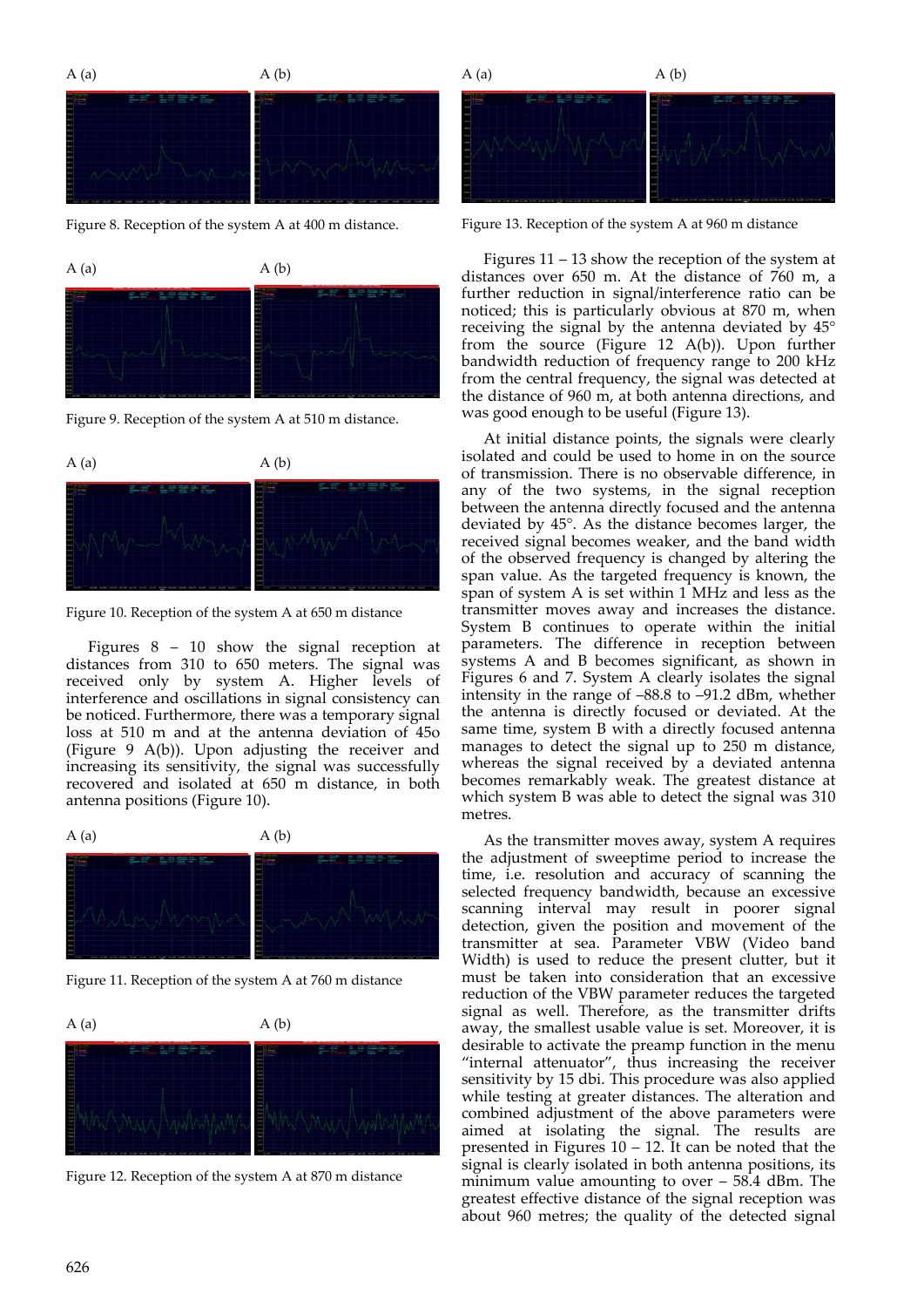allowed focusing towards the source of the transmission.

#### 4 DISCUSSION

Although the testing did not achieve the average values, as presented in Table 1, the results indicate that there are considerable differences in performance between the ordinary antenna system (system B) and the professional system for signal reception and processing (system A). The most important differences lie in the receiver and the associated signal processing software. As the power of the emitted signal is 50 mW, the ability to adjust the parameters of the signal reception and the receiver sensitivity are the crucial features.

Professional equipment in SAR vessels should include an omnidirectional polarisation antenna for receiving the emergency signals that are often weak and transmitted in poor weather conditions. Although the sensitivity of such an antenna is usually lower, it would ensure detection and tracking the transmitter upon entering the transmission area, as the 121.5 MHz signal primarily acts as a homing signal. On the other hand, it is obvious that the AIS signal with 1W output is the primary source of the emergency alarms. If the transmitter does not feature a GNSS module the AIS message does not contain the coordinates, it is necessary to combine the AIS signal to locate the source of the transmission accurately and the 121.5 MHz homing signal to pinpoint the transmitter.

In SAR resources, especially in air SAR, more effective would be the systems with directional antennas. Although these antennas have the angularly directed area of reception, the sea surface that is covered is large enough to allow systematic search operations. As a rule, such systems are more sensitive than omnidirectional systems, and their reception capacities and quality of the received signals are considerably higher. In the practical use, such systems require greater crew engagement

Besides the adequate personal locator beacon, the crucial factor in search operations is the type of the maritime structure and the potential search area that it covers. In case of fixed maritime objects, e.g. oil rig or similar off-shore structure, the resources based on the 121.5 MHz signal are able to efficiently perform a search operation, provided that these structures are fitted with the equipment for radio direction finding. If, at the same time, an additional alert is emitted (VHF, AIS), there is a greater chance of detecting the MOB signal timely by the staff on the maritime structure. An early activation of the transmitter (manually or automatically) is essential. In case of the ocean-going vessel, there is a realistic possibility that the emergency signal could remain unnoticed. The 121.5 MHz frequency is not routinely monitored by SAR centers, and if the transmitter does not emit an additional emergency signal, the transmission is likely to be undetected. Likewise, the AIS and/or VHF signal may be sent automatically and remain unnoticed because there are no other vessels within the VHF range or due to oversight of the navigating bridge staff to detect the signal and launch the timely SAR action. The use of 121.5 MHz devices is much

more justified in case of the vessels engaged in coastal navigation and the leisure craft. Coastal areas are under constant surveillance by SAR and Vessel Traffic Service (VTS) centers that routinely monitor AIS and VHF frequencies, so that the mother vessel's failure or inability to render assistance is not crucial. The radio direction finding equipment used by VTS and SAR centers depends on the search resources they use and on the potential search area. The direction finders designed for the air SAR resources make use of the devices that are capable of simultaneous multi-band monitoring of the 121.5 MHz VHF, Ch 16 VHF, 243 MHz UHF and 406.025 MHz (COSPAS-SARSAT). Direction finders on SAR vessels, depending on the configuration, are also able to receive VHF air band: 118.800 – 124.000 MHz and VHF marine band: 156.000 – 162.025 MHz [22]. Again, it is desirable that the device transmits an additional AIS and/or VHF signal. The fact that the International COSPAS-SARSAT Program stopped monitoring of 121.5 MHz does not present a major drawback in this situation.

### 5 CONCLUSION

The testing of 121.5 MHz PLB devices revealed a limited efficiency if the signal locating is performed exclusively by the systems installed on vessels and if only this frequency is monitored. The tested maritime radio beacon systems clearly prove that the use of professional equipment is justified. Although the testing did not achieve the average nominal values, the analysis of the results proves that the possibilities of specialised equipment far outstrip the abilities and usefulness of the universal ordinary components. The results imply that radio locating with dedicated professional equipment is more effective in MOB situations, even at larger transmission distances from the ones tested in this research, provided that AIS / VHF signals are monitored at the same time. The purpose of the 121.5 MHz signal is homing and pinpointing the MOB location, while the emergency alert is more efficiently performed by transmitting AIS and/or VHF signals. However, their application on ocean-going vessels is not recommended, given the work conditions and organisation on board such vessels. There is a realistic possibility that PLB alert messages sent through AIS / VHF frequencies may remain unnoticed and that the response of the crew to the MOB situation may fail. Hence, the 121.5 MHz signal may remain undetected by the SAR locating resources as well. The termination of COSPAS-SARSAT processing of 121.5 MHz signals reduces the efficient application of PLB devices to coastal seas and the areas that are home to off-shore structures. For these reasons, the use of this type of devices in maritime traffic is prohibited or limited by many countries. The advantages of PLB equipment include low costs and unregistered use. In the international maritime trade, the most efficient type of these devices are the PLB EPIRB devices whose signals are monitored by COSPAS-SARSAT, while the area of efficient application of PLB AIS / VHF equipment remains in coastal navigation and fixed off-shore structures.